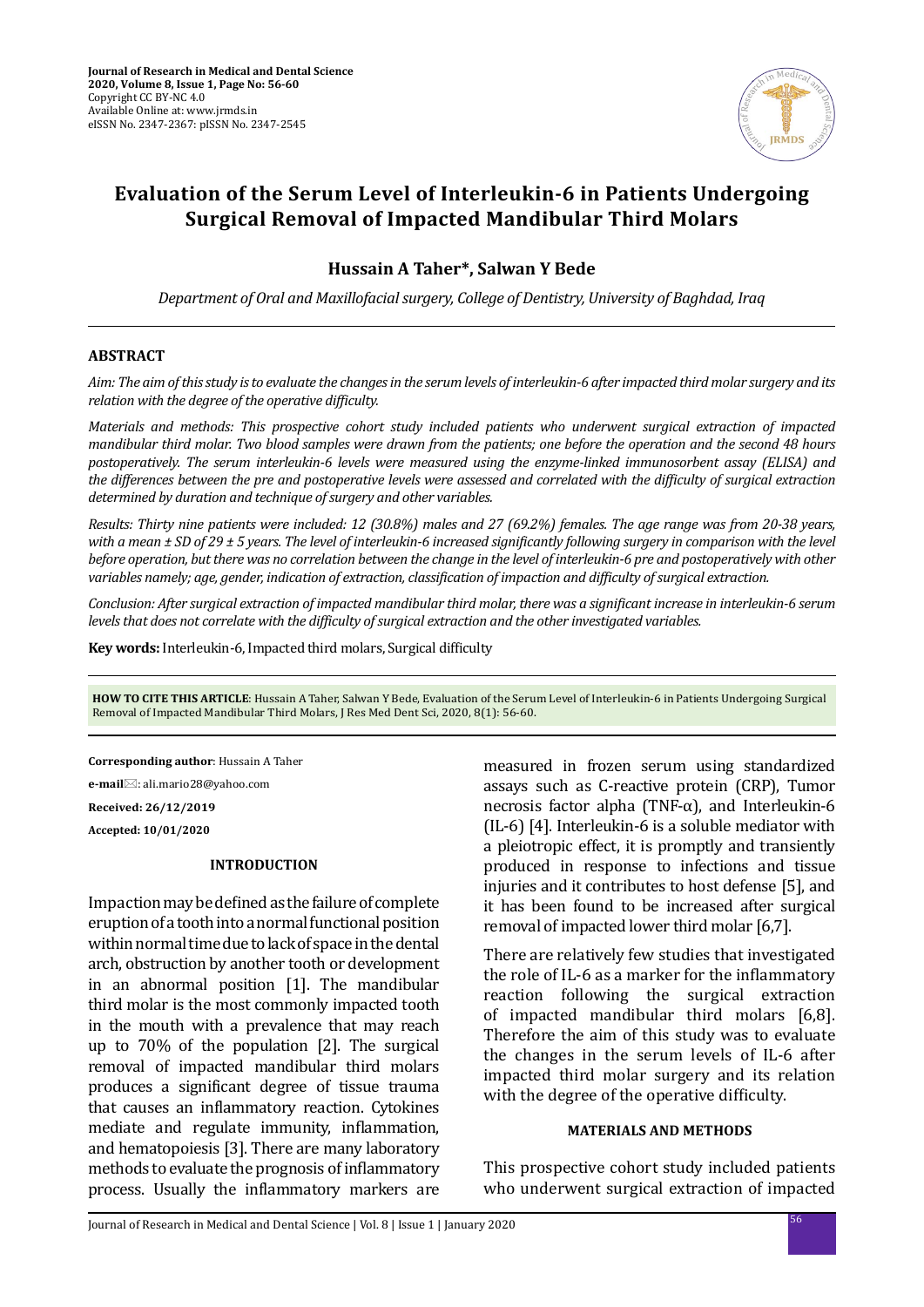mandibular third molar under local anesthesia during the period from December 2018 to September 2019. The inclusion criteria were medically fit patients who were 18 to 40 years of age who had not taken any anti-inflammatory drugs within 7 days before surgery. Patients who were older than 40 years of age, had uncontrolled systemic diseases, or presented with impacted teeth associated with any pathology such as cysts or tumors were excluded from this study.

This study was approved by the institutional research ethics committee (protocol #062118), all patients were informed about the aim of this study and signed an informed consent to participate in the study. The preoperative radiographic evaluation using panoramic radiographs included the assessment of the angulation of the impacted tooth by winter's classification [9], position and depth of impaction by Pell, et al. classification [10], it also included the relation of the impacted teeth with the inferior alveolar canal and the presence of any pathology associated with the impacted teeth.

Prior to surgery a 4 ml blood was obtained from the patients for the assessment of the preoperative serum level of IL-6, the blood was centrifuged and the collected serum was stored at -20°C. All the surgical procedures were performed by the same operator under local anesthesia through inferior alveolar nerve block. After reflecting a traingular mucoperiosteal, the surgical extraction preceded using elevators with or without bone removal and tooth sectioning using surgical handpiece and bur under copious irrigation with normal saline. The duration of surgery was calculated in minutes from the first incision to the last suture.

The operative difficulty was evaluated according to the surgical technique and duration [11]. According to the surgical technique the degree of operative difficulty was categorized as low when the extraction was performed by elevators alone, moderate when bone removal was needed and high when bone removal and tooth sectioning was required to complete the extraction. According to duration of surgery, the difficulty was categorized as low when the duration of surgical extraction was less than 15 minutes, moderate when the duration was 15-30 minutes and high when the surgery lasted more than 30 minutes.

Forty eight hours postoperatively another blood sample was obtained from the patients to assess the postoperative serum level of IL-6 in the same manner described earlier. The assessment of the pre and postoperative serum IL-6 levels was performed using the enzymelinked immunosorbent analysis (ELISA) kit for quantitative determination of serum IL-6 (Demeditec Diagnostics Gmbh, Germany).

The outcome (dependent) variable was the postoperative serum IL-6 level measured 48 hours after the surgical extraction of the impacted mandibular third molar. The predictor (independent) variables were the preoperative serum IL-6 level, the difficulty of surgical extraction assessed by technique and duration. in addition to the classification of impacted mandibular third molars according to winter, et al. and Gregory classifications. Other variables included age and gender.

The statistical analysis was performed using GraphPad Prism version 6 for Windows (GraphPad Software, La Jolla, CA, USA). Descriptive analysis included percentages or mean ± standard deviation (SD). The investigated variables were analyzed statistically using the D'Agostino-Pearson omnibus normality test, Wilcoxon matched-pairs signed rank test, unpaired t-test, Mann-Whitney test, one way ANOVA test and Pearson Correlation Coefficient. The differences were considered significant at P<0.05.

## **RESULTS**

Forty six patients participated in this study, 7 were lost to follow up, so they were excluded from the study. The Remaining 39 patients were 27 (69.2%) females and 12 (30.8%) males. Their age range was 20-38 years, with a mean  $\pm$  SD of 29  $\pm$  5 years. The indications for extraction of the impacted mandibular third molars were pericoronitis in 14 (35.9%) patients, periodontitis in 11 (28.2%) patients, dental caries in 10 (25.6%) patients and for orthodontic treatment in 4 (10.3%) patients. The classification of impacted mandibular third molars according to Winter's and Pell and Gregory classifications is summarized in Table 1.

The distribution of the operative difficulty of the surgical extractions according to technique and duration of surgery is shown Table 2. The mean ± SD preoperative serum level of IL-6 was 22.7 ± 11.88 pg/ml with a range of 3.4 to 55 pg/ml, the mean ± SD postoperative serum level of IL-6 was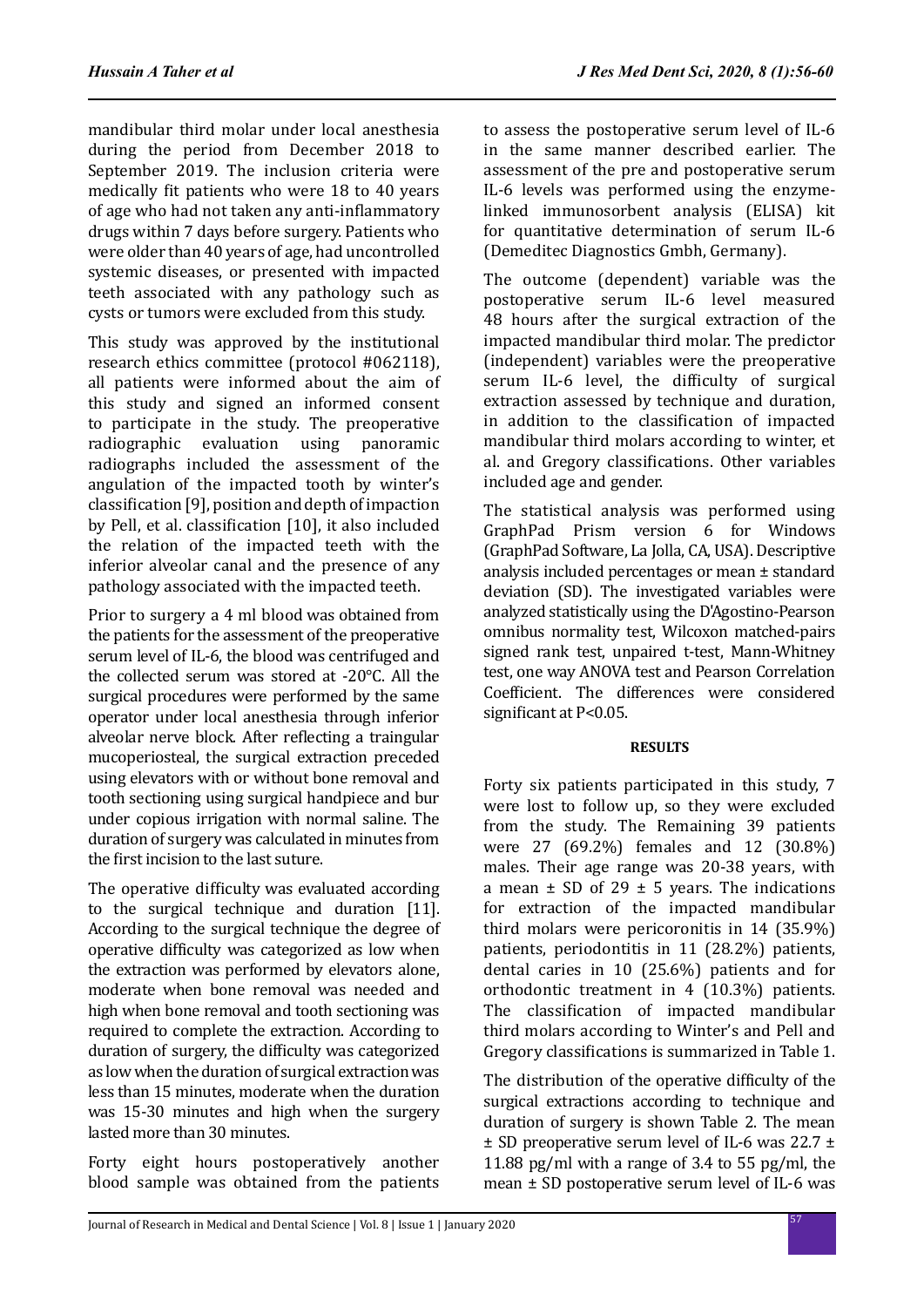$37.3 \pm 17.58$  pg/ml with a range of 4.3 to 75.3 pg/ ml. The difference between the preoperative and the postoperative levels of IL-6 was statistically significant (p<0.0001). The correlation of different variables with the differences between the pre- and postoperative serum IL-6 levels is shown in Table 3.

| Table 1: Classification of impacted teeth according to Winter's and Pell and Gregory classifications. |  |  |
|-------------------------------------------------------------------------------------------------------|--|--|
|                                                                                                       |  |  |

| Classification                  | Number (%) |  |  |  |
|---------------------------------|------------|--|--|--|
| Winter's classification         |            |  |  |  |
| Vertical                        | 19 (48.7)  |  |  |  |
| Mesioangular                    | 14 (35.9)  |  |  |  |
| Horizontal                      | 6(15.4)    |  |  |  |
| Distoangular                    | 0(0)       |  |  |  |
| Pell and Gregory classification |            |  |  |  |
| Position A                      | 30 (76.9)  |  |  |  |
| Position B                      | 9(23.1)    |  |  |  |
| Position C                      | 0(0)       |  |  |  |
| Class I                         | 31 (79.5)  |  |  |  |
| Class II                        | 8(20.5)    |  |  |  |
| Class III                       | 0(0)       |  |  |  |

**Table 2: Distribution of operative difficulty according to technique and duration of surgery.**

| <b>Operative difficulty</b> | Number (%)                   |  |
|-----------------------------|------------------------------|--|
|                             | According to technique       |  |
| Low                         | 25(64.1)                     |  |
| Moderate                    | 4(10.3)                      |  |
| High                        | 10(25.6)                     |  |
|                             | <b>According to duration</b> |  |
| Low                         | 25(64.1)                     |  |
| Moderate                    | 9(23.1)                      |  |
| High                        | 5(12.8)                      |  |
|                             |                              |  |

#### **Table 3: The correlation of different variables with the differences between the pre- and postoperative serum IL-6 levels.**

|                          | Serum IL-6 level (pg/ml)      |                                                                                                                  |                            |  |
|--------------------------|-------------------------------|------------------------------------------------------------------------------------------------------------------|----------------------------|--|
| Variable                 | Preoperative<br>Postoperative |                                                                                                                  | P value                    |  |
|                          |                               | Gender                                                                                                           |                            |  |
| Female                   | $22.2 \pm 12.95$              | $37.0 \pm 17.72$                                                                                                 | $0.8982$ <sup>a</sup> [NS] |  |
| Male                     | $23.8 \pm 9.47$               | $37.9 \pm 18.02$                                                                                                 |                            |  |
|                          |                               | Indications of extraction                                                                                        |                            |  |
| Pericoronitis            | $21.24 \pm 11.30$             | $35.1 \pm 19.93$                                                                                                 |                            |  |
| Periodontitis            | $26.1 \pm 16.17$              | $43.56 \pm 15.69$                                                                                                | $0.8458b$ [NS]             |  |
| <b>Dental caries</b>     | $24.2 \pm 7.25$               | $36.4 \pm 18.36$                                                                                                 |                            |  |
| Orthothodontic treatment | $14.8 \pm 7.85$               | $30.02 \pm 11.04$                                                                                                |                            |  |
|                          |                               | Winter's classification                                                                                          |                            |  |
| Mesioangular             | $22.8 \pm 7.27$               | $39.5 \pm 19.81$                                                                                                 | $0.6312b$ [NS]             |  |
| Vertical                 | $25.3 \pm 14.25$              | $39.7 \pm 16$                                                                                                    |                            |  |
| Horizontal               | $14.3 \pm 8.78$               | $24.6 \pm 13.4$                                                                                                  |                            |  |
|                          |                               | Pell and Gregory classification                                                                                  |                            |  |
| Position A               | $22.2 \pm 11.85$              | $36.1 \pm 18.44$                                                                                                 | $0.4143$ <sup>a</sup> [NS] |  |
| Position B               | $24.2 \pm 12.59$              | $41.2 \pm 14.6$                                                                                                  |                            |  |
| Class I                  | $23.9 \pm 10.16$              | $39.9 \pm 16.54$                                                                                                 | 0.1965 c [NS]              |  |
| Class II                 | $18 \pm 17.1$                 | $27.1 \pm 18.83$                                                                                                 |                            |  |
|                          |                               | <b>Operative difficulty</b>                                                                                      |                            |  |
|                          |                               | <b>Technique</b>                                                                                                 |                            |  |
| Low                      | $24.1 \pm 11.06$              | $39.6 \pm 17.21$                                                                                                 | $0.5910^{\rm b}$ [NS]      |  |
| Moderate                 | $18.4 \pm 11.07$              | $26.3 \pm 11.52$                                                                                                 |                            |  |
| High                     | $20.9 \pm 14.73$              | $36.0 \pm 20$                                                                                                    |                            |  |
|                          |                               | <b>Duration</b>                                                                                                  |                            |  |
| Low                      | $24.1 \pm 10.97$              | $39.6 \pm 17.22$                                                                                                 | $0.5670b$ [NS]             |  |
| Moderate                 | $20.8 \pm 15.48$              | $31.2 \pm 17.46$                                                                                                 |                            |  |
| High                     | $19.2 \pm 10.16$              | $36.7 \pm 20.78$                                                                                                 |                            |  |
|                          |                               | <sup>a</sup> Mann Whitney U test, <sup>b</sup> One way ANOVA, <sup>c</sup> Unpaired t-test, [NS] Non-significant |                            |  |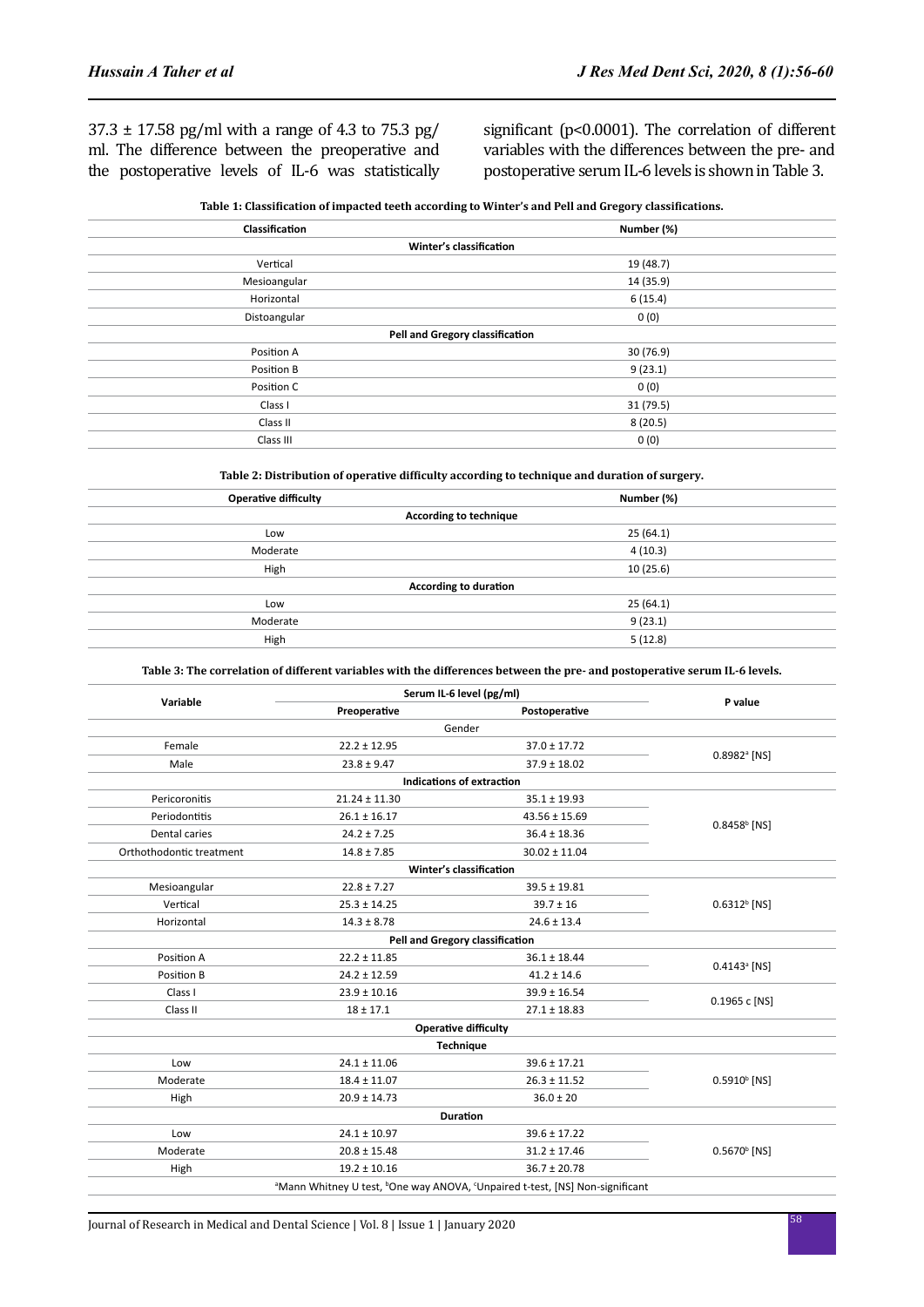### **DISCUSSION**

The surgical removal of impacted mandibular third molars produces tissue trauma that causes an inflammatory reaction, the latter produces the usual postoperative signs and symptoms such as pain, facial edema, and limited mouth opening [3]. Cytokines mediate and regulate the inflammatory response and they generally act over short distances and short time spans and at very low concentration [12]. IL-6 is a critical cytokine in the cascade of host response to inflammation [13]. There are relatively few studies of the use of the IL-6 as a marker in surgical removal of mandibular third molars [6,8].

The mean level of IL-6 48 hours postoperatively was significantly higher than the preoperative level which is in line with many studies that showed that IL-6 is an early and sensitive marker of tissue injury that is particularly informative in the early postoperative period [14,15].

In general there was no correlation between the differences in the pre- and postoperative serum IL-6 levels and other variables namely; age, gender, indication of extraction, classification of impaction and the difficulty of surgical extraction of impacted third molars. The difficulty levels assessed by duration and technique of surgery did not affect the IL-6 levels which is in agreement with Sainz de Baranda et al. [16] who demonstrated that IL-6 concentration varied considerably after the operation but were not influenced by the degree of surgical difficulty, although the authors attributed this finding to the fact that the postoperative evaluation of IL-6 level was confined to a single measurement made 1 week after surgery which might not be sufficient.Miyawaki et al. [17], on the other hand, observed that the level of IL-6 peaked within 6 hours after the end of surgery and it correlated significantly with the duration of surgery and they demonstrated that radical surgeries for oral cancer that lasted more than 8 hours resulted in the highest elevation of IL-6 levels among the other types of oral and maxillofacial surgeries and they suggested that the magnitude of tissue damage in oral and maxillofacial surgery may be similar to that of minor abdominal surgeries such as cholecystectomy. Other studies that evaluated IL-6 level in patient with other major surgical procedures such as hip surgery, colorectal surgery and vascular surgery found that there were significant correlations between IL-6 level and duration of surgery [18].

The main limitations of this study are small sample size and the evaluation of postoperative IL-6 level in one time interval (48 hours); evaluation of IL-6 serum levels at earlier time intervals and extending the evaluation period for more than 48 hours can provide a better picture of the postoperative changes in the serum levels of IL-6.

#### **CONCLUSION**

Surgical extraction of impacted mandibular third molar results in a significant increase in IL-6 serum levels that does not correlate with age, gender, indication of extraction, classification of impaction and difficulty according to duration and technique of surgical extraction.

#### **REFERENCES**

- 1. Abu-Hussein M, Watted N, Watted A, et al. Prevalence of tooth agenesis in orthodontic patients at arab population in Israel. Int J Public Health Res 2015; 3:77-82.
- 2. Bede SY. Factors affecting the duration of surgical extraction of impacted mandibular third molars. World J Dent 2018; 9:8-12.
- 3. Al-Khateeb TH, Nusair Y. Effect of the proteolytic enzyme serrapeptase on swelling, pain and trismus after surgical extraction of mandibular third molars. Int J Oral Maxillofac Surg 2008; 37:264–268.
- 4. Kiran DN, Desai R. Estimation of C-reactive protein associated with mandibular fracture. J Maxillofac Oral Surg 2012; 11:67–71.
- 5. Tanaka T, Narazaki M, Kishimoto T. IL-6 in inflammation, immunity, and disease. Cold Spring Harb Perspect Biol 2014; 6:a016295.
- 6. Lopez-Carriches C, MartínezGonzález JM, Donado-Rodríguez M. Variations of interleukin-6 after surgical removal of lower third molars. Med Oral Patol Oral Cir Bucal 2006; 11:520-526.
- 7. Qadawi HD, Rejab AF, Taha MYM. Preoperative alterations of Interleukine-6 levels during surgical removal of impacted lower third molar. Al–Rafidain Dent J 2014; 14:76-81.
- 8. Singh P, Rastogi S, Bansal M, et al. A prospective study to assess the levels of interleukin-6 following administration of diclofenac, ketorolac, and tramadol after surgical removal of lower third molars. J Maxillofac Oral Surg 2015; 14:219-225.
- 9. Winter GB. Principles of exodontia as applied to the impacted mandibular third molar: A complete treatise on the operative technique with clinical diagnoses and radiographic interpretations. St. Louis (MO): American Medical Book Company 1926.
- 10. Pell GJ, Gregory GT. Impacted mandibular third molars: Classification and modified technique for removal. Dent Digest 1933; 39:330-338.
- 11. Carvalho RWF, Vasconcelos BC. Pernambuco index: predictability of the complexity of surgery for impacted lower third molars. Int J Oral Maxillofac Surg 2018; 47:234–240.
- 12. Balkwill F. Cytokines and cytokine receptors. In Immunology by Roitt I, Brostoff J, Male D 6<sup>th</sup> Edn London. 2001.
- 13. Stonek F, Hafner E, Metzenbauer M, et al. Absence of an association of tumor necrosis factor (TNF)-alpha G308A, interleukin-6 (IL-6) G174Cand interleukin-10 (IL-10) G1082A polymorphism in women with preeclampsia. J Reprod Immunol 2007; 77:85–90.